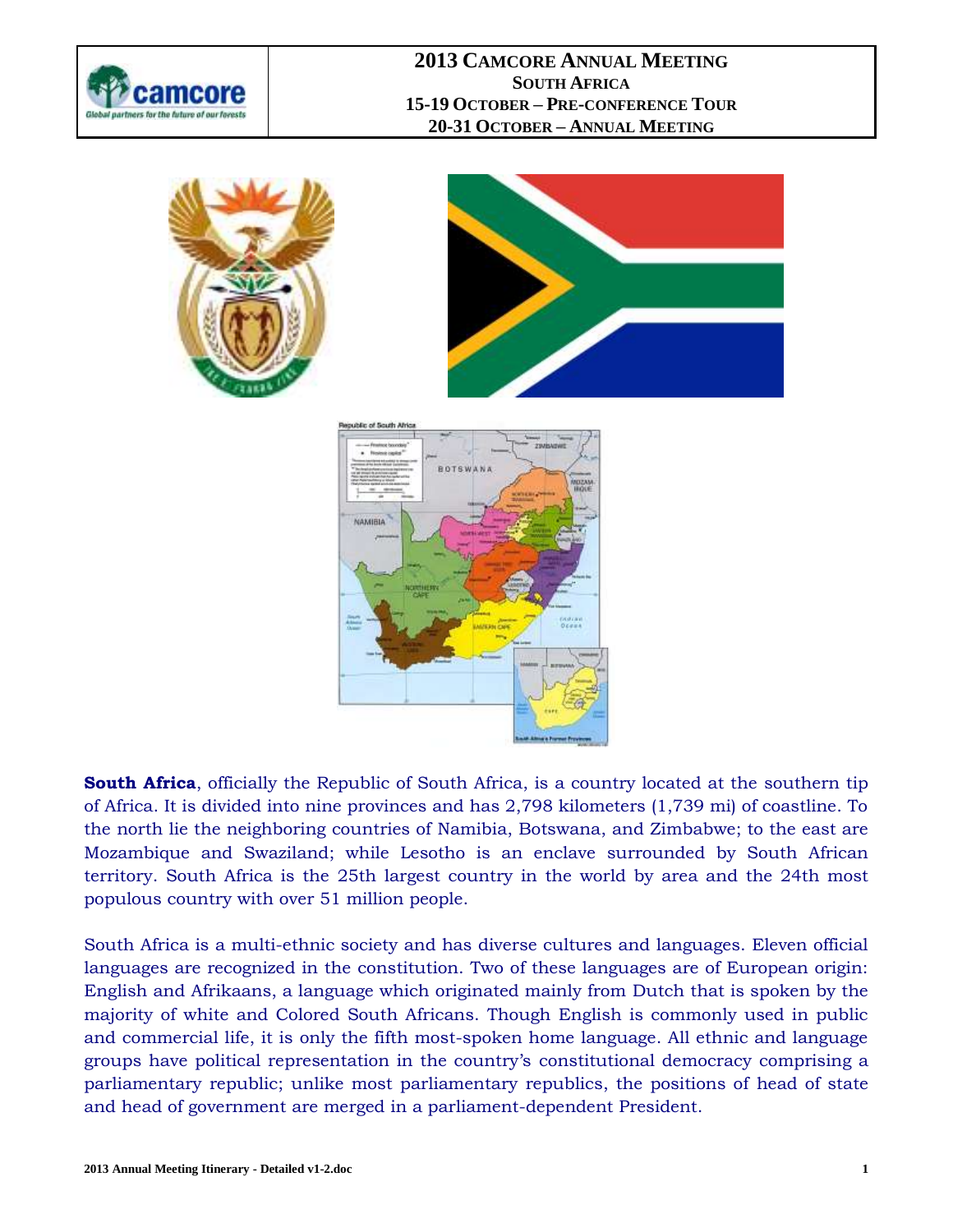

### **ARRIVAL, DEPARTURE, AND VISAS**

This year's Annual Meeting is in South Africa.

Please check with your Embassy to determine if you need a Travel Visa for South Africa. Please make sure to apply for your Travel Visa to avoid delays. If you need assistance obtaining your Travel Visa, such as a letter to confirm travel dates, please let us know what we can do to help.

**Flights can book up quickly!** Please check availability as soon as possible!

### **For those attending the Annual Meeting – 20-31 October**

Even though those not on either of these Committees could arrive at the hotel on Saturday, 19 October, we kindly ask that all you try to book your international flights to arrive no later than Sunday, 20 October to rest up and minimize jet lag.

- Executive and Technical Committee Members should arrive in Durban *no later than Saturday, 19 October* for the committee meetings on Sunday, 20 October.
- The arrival location is Durban (Sunday, 20 October) and the departure location is from Nelspruit (Kruger Mpumalanga International Airport – MQP) OR [Johannesburg](http://en.wikipedia.org/wiki/Johannesburg) (OR Tambo International Airport – JNB) (Thursday, 31 October). Please book your airline tickets accordingly.

### **Time of Departures of Airport Shuttles from the Airport to the Hotel**

There will be a Hotel shuttle bus to transport the participants from the airport to the hotel in Durban and from the hotel to the airport in Nelspruit (Kruger Mpumalanga International Airport) or to Johannesburg (5-6 hour drive (OR Tambo International Airport) – all shuttles are covered by the registration cost.

### **REGISTRATION COSTS**

Registration costs for the 2013 Camcore Annual Meeting are:

- Camcore Member Pre-conference Tour: USD \$850 Camcore Member Participant/Attendee: USD \$2,650
- Camcore Member Spouse: USD \$2,100

Registration covers all events and meeting sessions as well as hotel accommodations and most meals. It does not cover airfare to and from the conference (see below). This year Camcore, Mondi, Sappi Forests, York Timbers, Komatiland Forests, PG Bison, Cape Pine, and Merensky are sponsoring nine dinners.

### **Annual Meeting Registration does not include:**

Pre-conference Tour

- Airfare to and from South Africa (arriving George 15-19 October)
- Airfare from Port Elizabeth to Durban (between Pre-conference Tour and Annual Meeting approximately ZAR 1,200/ USD \$150)

### Annual Meeting

- Airfare to and from South Africa (arriving Durban 19/20 October)
- Hotel on Saturday, 19 October for early arrivals into Durban (if needed approximately ZAR 1,200/ USD \$150) ONLY IF PREBOOKED AND PREPAID. If paying upon arrival, the room price will be different.
- Hotel on 31 October (if needed approximately ZAR 1,200/ USD \$150)

### Important Note for Executive and Technical Committee Members:

Please remember all Executive and Technical Committee Members need to arrive into Durban no later than Saturday, 19 October to attend the committee meetings scheduled for Sunday, 20 October. This is true even if attending the Pre-conference Tour.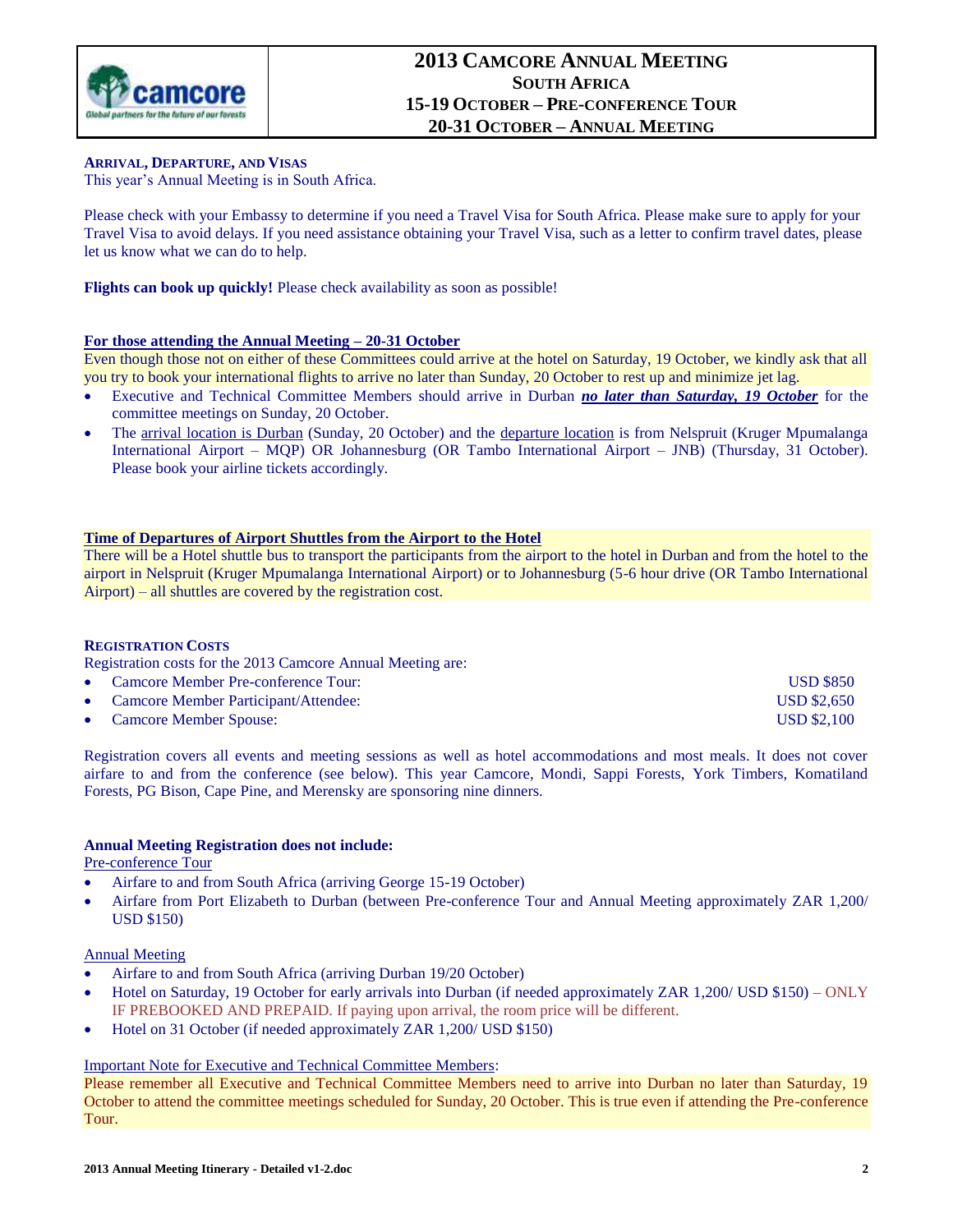

### **PAYMENT**

Camcore will invoice all participants no later than next week. Please let me know if you need your spouse (if applicable) billed separately. **It is really important that we receive your registration fees at NC State by no later than July 1.**

### **CANCELLATION FEE**

**There will be a cancellation fee if you cancel your attendance less than 45-days prior to the meeting.** *The charges become progressively more severe closer to the meeting date***.** This is the hotels billing policy.

| - If canceled 30-45 days before the beginning of the event, 50% of the room prices.  | \$750/\$1,000   |
|--------------------------------------------------------------------------------------|-----------------|
| - If canceled 15-30 days before the beginning of the event, 100% of the room prices. | \$1,500/\$2,000 |
| - If canceled with less than 15-days before the beginning of the event, 100%.        | \$2,650/\$3,500 |

#### **BILLING**

You will receive an Electronic Invoice for Registration Fees by June 1. **All invoices must be paid by July 1.**

If you need to have a hard copy in addition to the soft copy, please contact Robert McGee to expedite delivery. Also attached are the directions for sending a wire transfer.

### **WEATHER**

#### **For the Annual Meeting and Field Trips in South Africa:**

A subtropical location, moderated by ocean on three sides of the country and the altitude of the interior plateau, account for the warm temperate conditions so typical of South Africa – and so popular with its foreign visitors.

South Africa is famous for its sunshine. It's a relatively dry country, with an average annual rainfall of about 464mm (compared to a world average of about 860mm). While the Western Cape gets most of its rainfall in winter, the rest of the country is generally a summer-rainfall region.

At the same time, temperatures in South Africa tend to be lower than in other countries at similar latitudes, such as Australia, due mainly to greater elevation above sea level.

On the interior plateau the altitude – Johannesburg lies at 1 694 meters – keeps the average summer temperatures below 30°C. In winter, for the same reason, night-time temperatures can drop to freezing point, in some places lower.

South Africa's coastal regions are therefore warmest in winter. There is, however, a striking contrast between temperatures on the country's east and west coasts, due respectively to the warm Agulhas and cold Benguela Currents that sweep the coastlines.

Being in the southern hemisphere, our seasons stand in opposition to those of Europe and North America!

#### **Summer**

Over much of South Africa, summer (mid-October to mid-February) is characterized by hot, sunny weather – often with afternoon thunderstorms that clear quickly, leaving a warm, earthy, uniquely African smell in the air. The Western Cape, with its Mediterranean climate, is the exception, getting its rain in winter.

### **ATTIRE**

The Camcore Annual Meeting will be mostly informal with casual dress and field clothes, but smart casual attire will be in order at the Farewell Dinner on Friday. You may want a light jacket for evenings.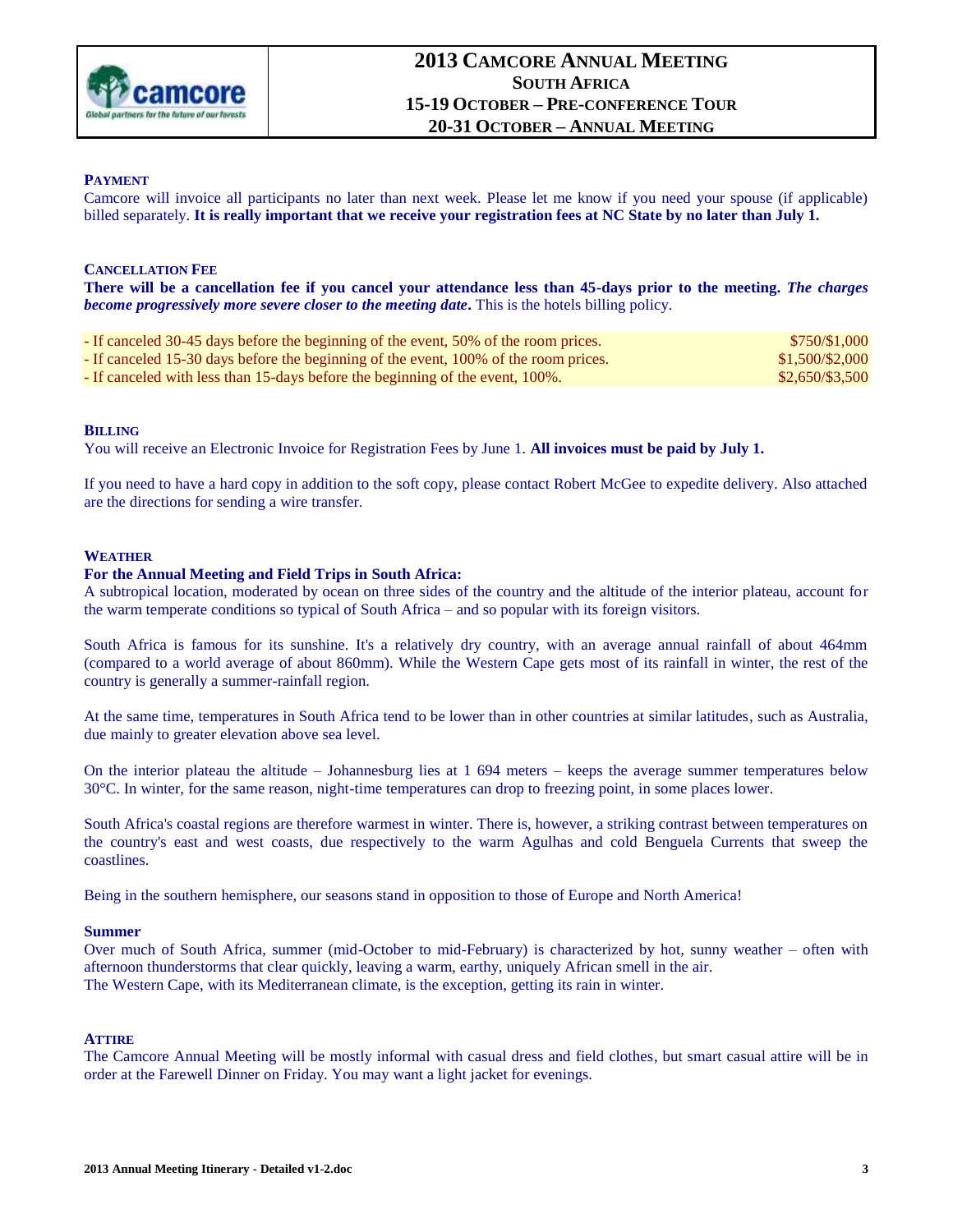

The 2013 Pre Conference Tour (15-19 October) will be sponsored by Cape Pine and PG Bison and the 2013 Camcore Annual Meeting (20-31 October) will be sponsored by Mondi, Sappi Forests, York Timbers, Komatiland Forests, PG Bison, Cape Pine, and Merensky.

| <b>Day</b>       | <b>Monday</b> | <b>Tuesday</b> | Wednesday    | <b>Thursday</b> | Friday       | <b>Saturday</b> | <b>Sunday</b> |
|------------------|---------------|----------------|--------------|-----------------|--------------|-----------------|---------------|
| <b>Date</b>      | 10/14         | 10/15          | 10/16        | 10/17           | 10/18        | 10/19           | 10/20         |
| <b>Breakfast</b> | $\ast$        | $\ast$         | $\checkmark$ | $\checkmark$    | $\checkmark$ | $\checkmark$    | $\ast$        |
| Lunch            | $\ast$        | $\ast$         | $\checkmark$ | $\checkmark$    | $\checkmark$ | $\ast$          | *             |
| <b>Dinner</b>    | $\ast$        | $\checkmark$   | $\ast$       | $\checkmark$    | $*$          | $\ast$          | $\checkmark$  |
| <b>Hotel</b>     | $\ast$        | $\checkmark$   | $\checkmark$ | $\checkmark$    | $\checkmark$ | $\ast$          | $\checkmark$  |
| <b>Travel</b>    |               |                |              |                 |              | ***             |               |
|                  |               |                |              |                 |              |                 |               |
| <b>Day</b>       | <b>Monday</b> | <b>Tuesday</b> | Wednesday    | <b>Thursday</b> | Friday       | <b>Saturday</b> | <b>Sunday</b> |
| <b>Date</b>      | 10/21         | 10/22          | 10/23        | 10/24           | 10/25        | 10/26           | 10/27         |
| <b>Breakfast</b> | $\checkmark$  | $\checkmark$   | $\checkmark$ | $\checkmark$    | $\checkmark$ | $\checkmark$    | $\checkmark$  |
| Lunch            | $\checkmark$  | $\checkmark$   | $\checkmark$ | $\checkmark$    | $\checkmark$ | $\checkmark$    | $\ast$        |
| <b>Dinner</b>    | $\checkmark$  | $\checkmark$   | $\checkmark$ | *               | *            | $\checkmark$    | *             |
| <b>Hotel</b>     | $\checkmark$  | $\checkmark$   | $\checkmark$ | $\checkmark$    | $\checkmark$ | $\checkmark$    | $\checkmark$  |
| <b>Travel</b>    |               |                |              |                 |              |                 |               |
|                  |               |                |              |                 |              |                 |               |
| <b>Day</b>       | <b>Monday</b> | <b>Tuesday</b> | Wednesday    | <b>Thursday</b> | Friday       | <b>Saturday</b> | <b>Sunday</b> |
| <b>Date</b>      | 10/28         | 10/29          | 10/30        | 10/31           | 11/1         | 11/2            | 11/3          |
| <b>Breakfast</b> | $\checkmark$  | $\checkmark$   | $\checkmark$ | $\checkmark$    |              |                 |               |
| Lunch            | $\checkmark$  | $\checkmark$   | *            | *               |              |                 |               |
| <b>Dinner</b>    | $\checkmark$  | $\checkmark$   | $\checkmark$ | $\ast$          |              |                 |               |
| <b>Hotel</b>     | $\checkmark$  | $\checkmark$   | $\checkmark$ | **              |              |                 |               |
| <b>Travel</b>    |               |                |              |                 |              |                 |               |
|                  |               |                |              |                 |              |                 |               |

- **Included in the Pre-conference Tour and/or the Annual Meeting Registration Fees as applicable.**
- **\* Breakfast/ Lunch/ Dinner On-Your-Own:** You are free to choose your dining experience. These meals are not included in the Registration Fee.

For any meals 'on-your-own' in there are several restaurants in the nearby area. More information on restaurants will be available for you at the hotel.

- **\*\* Hotel Accommodations:** that are not included with the Registration Fee, approximately US \$200.00 per night.
- \*\*\* Suggested Flight on British Airways from Port Elizabeth (PLZ) to Durban (DUR): BA6321, ZAR 1,186.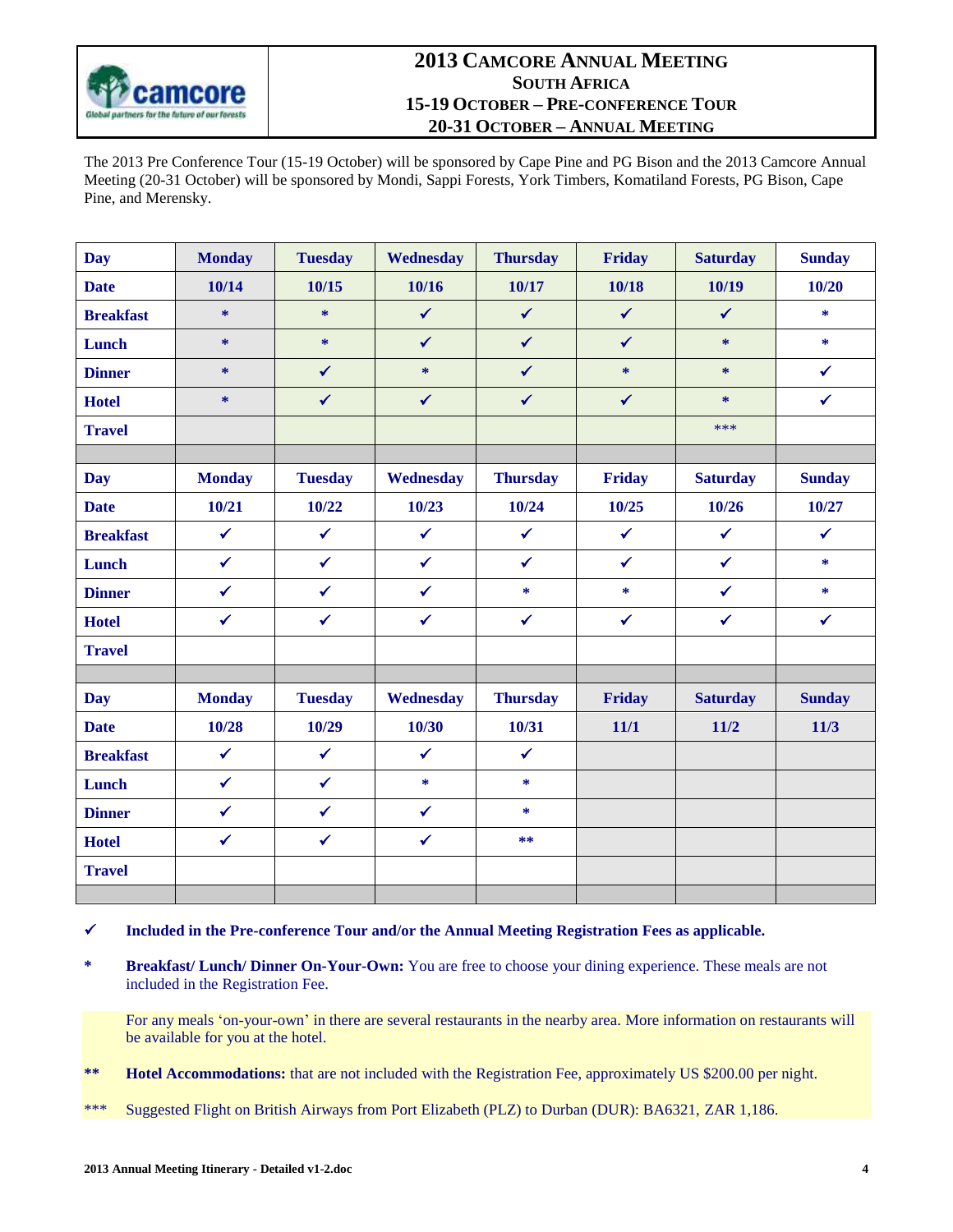

### **HOTEL CONTACT INFORMATION**

Please inform them that you are part of the "Cape Pine" booking.

Views Hotel and Spa – [reservations@viewshotel.co.za](mailto:reservations@viewshotel.co.za) – Contact Person is Marilise. Protea Hotel in Knysna – [groups@phknysna.co.za](mailto:groups@phknysna.co.za) – Contact Person is Grace. Storms River (SANparks) - [obed.maluwa@sanparks.org](mailto:obed.maluwa@sanparks.org) – Contact Person is Obed.

| 15 October      | <b>Views Boutique Hotel &amp; Spa</b>        | <b>18 October</b> | <b>Garden Route National Park</b>                                               |  |  |
|-----------------|----------------------------------------------|-------------------|---------------------------------------------------------------------------------|--|--|
| Address:        | South Street, Wilderness 6529                |                   | (Tsitsikamma Section)<br>Private Bag X 1, Stormsriver, 6308<br>27 0 42 281 1607 |  |  |
| Telephone:      | 27 0 44 877 8000                             | Address:          |                                                                                 |  |  |
| E-mail:         | reservations@viewshotel.co.za                | Telephone:        |                                                                                 |  |  |
| Website:        | www.viewshotel.co.za                         |                   | 6 27 0 86 623 1530                                                              |  |  |
|                 |                                              |                   | 27 0 83 366 0133                                                                |  |  |
| 16 & 17 October | <b>Protea Hotel Knysna Quays</b>             | Email:            | obed.maluwa@sanparks.org                                                        |  |  |
| Address:        | Waterfront Drive, Knysna, 6571               | Website:          | www.sanparks.org                                                                |  |  |
| Telephone:      | 27 44 382-5005                               |                   |                                                                                 |  |  |
| E-mail:         | groups@phknysna.co.za                        |                   |                                                                                 |  |  |
| Website:        | www.proteahotels.com/knysnaquays             |                   |                                                                                 |  |  |
| 18-21 October   | <b>Protea Hotel Umhlanga Ridge</b>           | 26 October        | <b>Zulu Nyala Heritage Hotel</b>                                                |  |  |
| Address:        | 14 Palm Boulevard, uMhlanga Ridge            | Address:          |                                                                                 |  |  |
|                 | uMhlanga Rocks, Durban, Kwazulu Natal        | Telephone:        | 27 035 562 0800                                                                 |  |  |
| Telephone:      | 27 31 582 6000                               | Email:            | reservations@zulunyala.com                                                      |  |  |
| Email:          | reservations@phumhlangaridge.co.za           | Website:          | www.zulunyalaheritagesafarilodge.com                                            |  |  |
| Website:        | www.proteahotels.com                         |                   |                                                                                 |  |  |
|                 |                                              | 27-28 October     | <b>Hippo Hollow Country Estate</b>                                              |  |  |
| 22-23 October   | <b>Hilton Protea Hotel</b>                   | Address:          | R40 Hazyview, Mpumalanga                                                        |  |  |
| Address:        | 1 Hilton Ave, Pietermaritzburg 3245          | Telephone:        | 27 013 737 6624                                                                 |  |  |
| Telephone:      | 27 33 343 3311                               | Email:            | reservations@hippohollow.co.za                                                  |  |  |
| Email:          | reservations@proteahilton.co.za              | Website:          | www.hippohollow.co.za                                                           |  |  |
| Website:        | www.proteahotels.com/hilton                  |                   |                                                                                 |  |  |
|                 |                                              | 29-30 October     | <b>Skukuza Camp KNP</b>                                                         |  |  |
| 24-25 October   | <b>Richards' Bay Waterfront Protea Hotel</b> | Address:          |                                                                                 |  |  |
| Address:        | Corner of Bridgetown and Pioneer Road        | Telephone:        | 27 013 735 4265                                                                 |  |  |
|                 | TuziGazi Waterfront, Richards Bay            | Email:            | phuti.namethe@sanparks.org                                                      |  |  |
|                 | <b>Kwazulu Natal</b>                         | Website:          | www.sanparks.org/parks/kruger/camps/skukuza/default.php                         |  |  |
| Telephone:      | 27 35 788 0448                               |                   |                                                                                 |  |  |
| Email:          | res@phwrb.net                                |                   |                                                                                 |  |  |
| Website:        | www.proteahotels.com                         |                   |                                                                                 |  |  |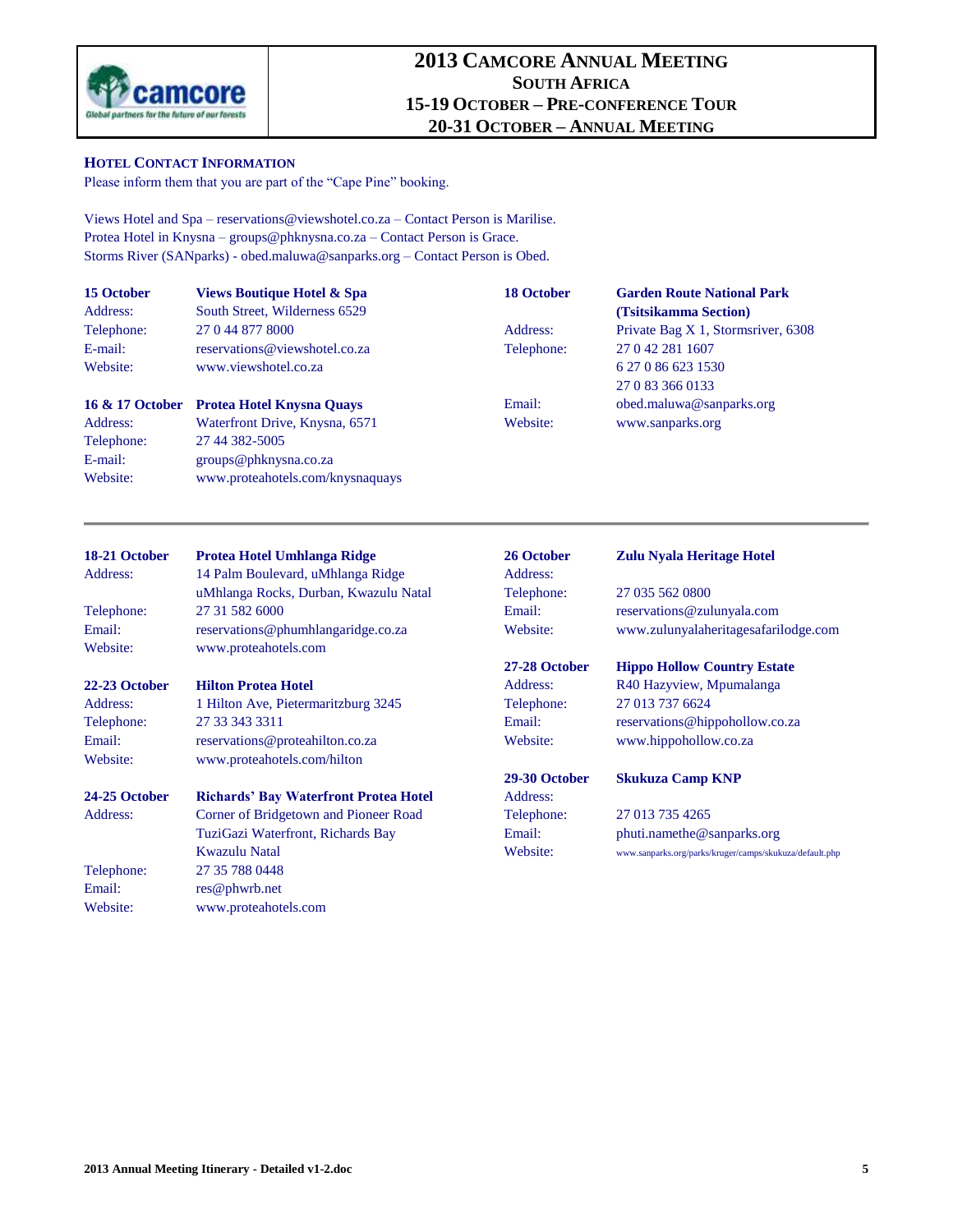

### **PRE-CONFERENCE TOUR ITINERARY**

The pre-conference tour will be seeing the local nursery with Pinus radiata and Pinus elliottii seedlings. We will be visiting a number of Camcore Trails that include Pinus tecunumanii and Pinus oocarpa as well as older trails of Pinus radiata and Pinus elliottii. We will be seeing several Pine Hybrid Trails and probably visit one of the Pinus radiata seed orchards. It will be an interesting trip because the climate of the southern Cape is entirely different than the rest of South Africa.

| <b>SUNDAY</b><br><b>13 OCTOBER</b>  |                                                                                                                                                                                  |
|-------------------------------------|----------------------------------------------------------------------------------------------------------------------------------------------------------------------------------|
|                                     |                                                                                                                                                                                  |
| <b>MONDAY</b><br><b>14 OCTOBER</b>  | Wilderness<br>Early Arrivals - Hodge, Lopez                                                                                                                                      |
|                                     | <b>Hotel:</b> Views Hotel & Spa (Wilderness) - On Your Own                                                                                                                       |
|                                     |                                                                                                                                                                                  |
| <b>TUESDAY</b><br><b>15 OCTOBER</b> | Wilderness<br>Collect delegates at George Airport and drop off at hotel.<br>Lunch – On Your Own<br>Dinner – Restaurant at the Views Hotel<br>Sponsored by PG Bison and Cape Pine |
|                                     | Hotel: Views Hotel & Spa (Wilderness)                                                                                                                                            |
|                                     |                                                                                                                                                                                  |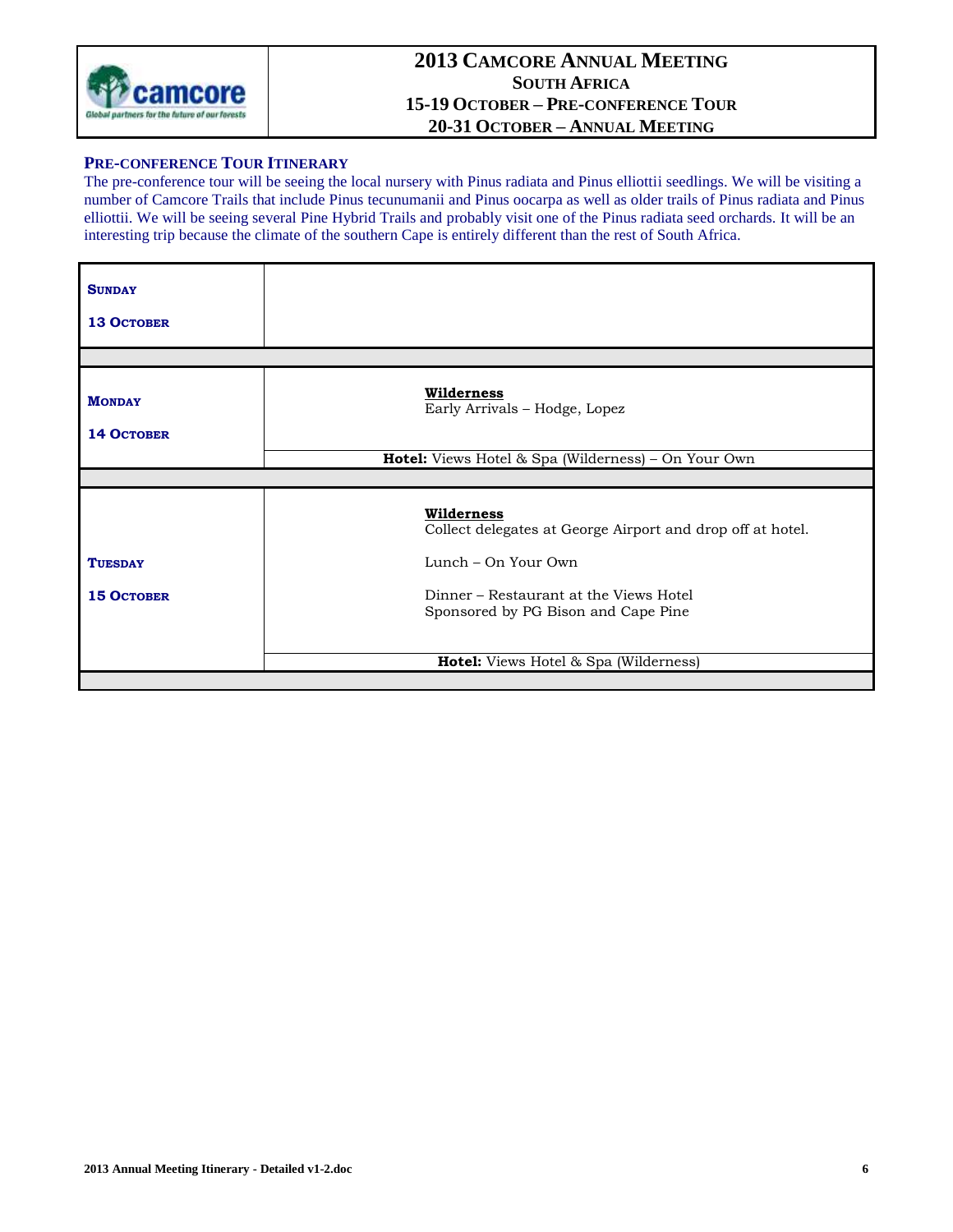

|                   | 08:00           | Wilderness<br>Depart from Wilderness to Nelson Mandela Metropolitan<br>University (Saasveld) |
|-------------------|-----------------|----------------------------------------------------------------------------------------------|
|                   | $08:30 - 08:50$ | Forest Soils of the Southern Cape - Professor Jos Louw                                       |
|                   | $08:50 - 09:10$ | Cape Pine Tree Improvement Program - André van der Hoef                                      |
|                   | $09:10 - 9:20$  | Travel to Jonkersberg B1h                                                                    |
|                   | $09:20 - 10:00$ | B1h (Pinus radiata CP Trial: 12 years)                                                       |
|                   | $10:00 - 10:30$ | Travel to Bergplaas                                                                          |
|                   | $10:30 - 10:45$ | Refreshments                                                                                 |
| <b>WEDNESDAY</b>  | $10:45 - 11:15$ | Abe (Camcore Pinus radiata: 16 years)                                                        |
| <b>16 OCTOBER</b> | $11:15 - 12:00$ | Travel to Ruigtevlei                                                                         |
|                   | $12:00 - 13:00$ | J3 (Camcore Species Trial: 3 years)                                                          |
|                   | $13:00 - 14:00$ | Lunch                                                                                        |
|                   | $14:00 - 15:00$ | Mule extraction in Pinus radiata Thinning                                                    |
|                   | $15:00 - 15:30$ | Travel to Knysna (Protea Hotel)                                                              |
|                   | $15:30 -$       | Afternoon to explore Knysna Waterfront.                                                      |
|                   | Evening         | Dinner - On Your Own                                                                         |
|                   |                 |                                                                                              |
|                   |                 | Hotel: Protea Hotel - Knysna Waterfront                                                      |
|                   |                 |                                                                                              |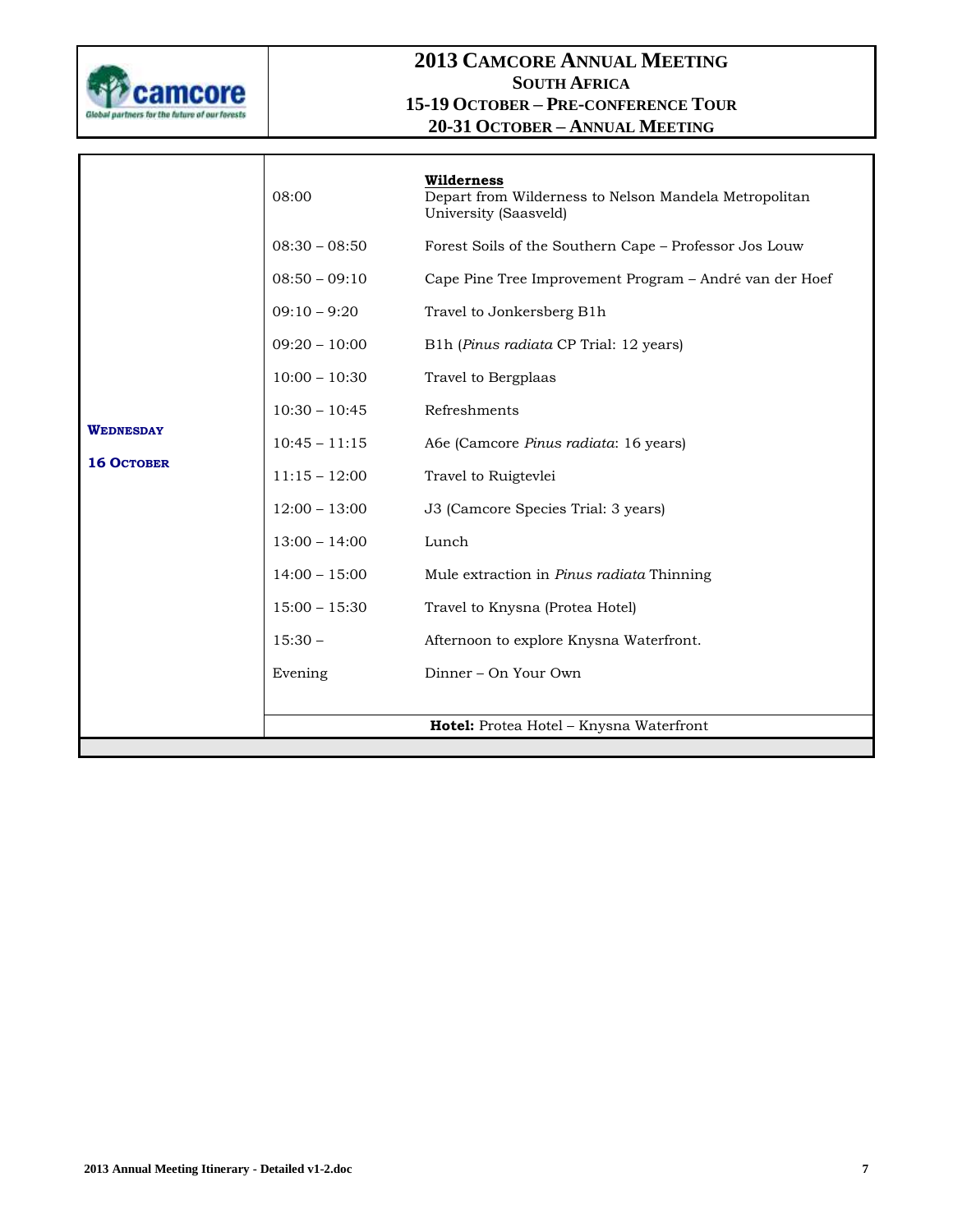

|                   | 08:00           | <b>Knysna</b><br>Depart from Knysna to Kruisfontein                                         |
|-------------------|-----------------|---------------------------------------------------------------------------------------------|
|                   | $08:15 - 09:15$ | D9b (Camcore Pinus tecunumanii: 6 years)                                                    |
|                   | $09:15 - 09:30$ | Travel to D18c.                                                                             |
|                   | $09:30 - 10:30$ | D18c (Camcore Pinus maximinoi: 5 years)                                                     |
|                   | $10:30 - 10:45$ | Refreshments                                                                                |
|                   | $10:45 - 11:00$ | Travel to D13d.                                                                             |
| THURSDAY          | $11:15 - 12:00$ | D13d (Camcore Pine Hybrids: 4 years)                                                        |
| <b>17 OCTOBER</b> | $12:00 - 13:00$ | Travel to Indigenous Forest                                                                 |
|                   | $13:00 - 14:00$ | Lunch                                                                                       |
|                   | $14:30 - 15:30$ | Indigenous Forest Management                                                                |
|                   | $15:30 - 16:00$ | Travel to Knysna                                                                            |
|                   | $16:00 - 18:00$ | Explore Knysna Area                                                                         |
|                   | 18:00           | Dinner - Hosted by Knysna Lagoon, Featherbed Company<br>Sponsored by PG Bison and Cape Pine |
|                   |                 | Hotel: Protea Hotel - Knysna Waterfront                                                     |
|                   |                 |                                                                                             |
|                   | $08:00 - 09:30$ | <b>Knysna</b><br>Travel to Tsitsikamma (Lottering)                                          |
|                   | $09:30 - 10:30$ |                                                                                             |
|                   |                 | R51b (Pinus radiata 2nd Generation: 15 years)                                               |
|                   | $10:30 - 10:45$ | Refreshments                                                                                |
|                   | $10:45 - 11:15$ | Q4a (Marion County Pinus taeda SSO: 5 years)                                                |
|                   | $11:15 - 11:45$ | Travel to Witelsbos block L.                                                                |
| <b>FRIDAY</b>     | $11:45 - 12:45$ | L16b (Camcore Hybrids: 5 years)                                                             |
| <b>18 OCTOBER</b> | $12:45 - 13:45$ | Lunch with view over Storms River Mouth                                                     |
|                   | $13:45 - 14:30$ | Travel to Storms River Mouth                                                                |
|                   | $14:30 -$       | Afternoon to explore Storms River Mouth                                                     |
|                   | Evening         | Dinner - On Your Own                                                                        |
|                   |                 | Hotel: Storms River Mouth                                                                   |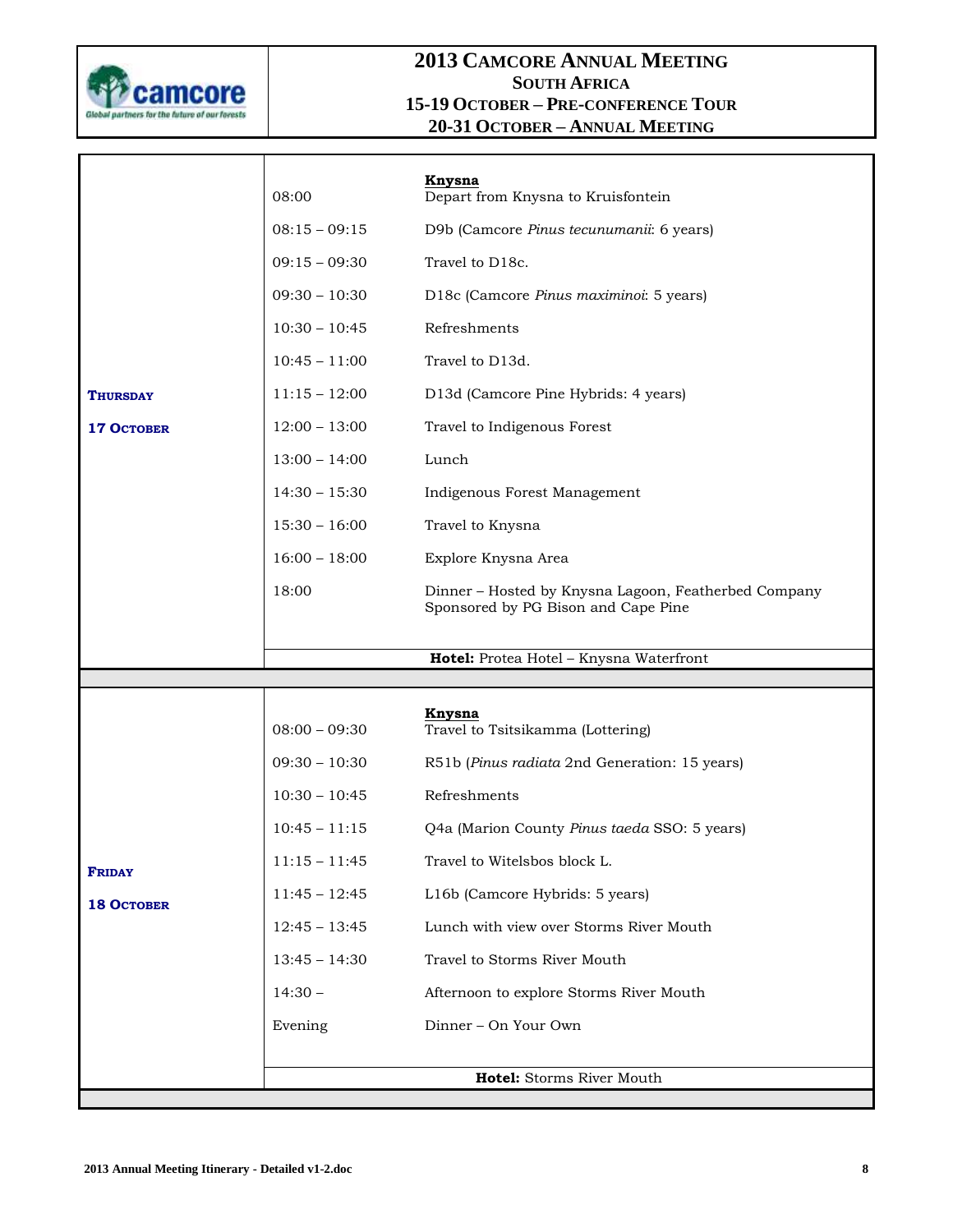

|                   |                 | <b>Port Elizabeth</b><br>Depending on flight times, leave for Port Elizabeth to catch<br>Airplane to Durban. |           |
|-------------------|-----------------|--------------------------------------------------------------------------------------------------------------|-----------|
| <b>SATURDAY</b>   | $12:15 - 13:30$ | <b>Suggested Flight on British Airways from Port Elizabeth</b><br>(PLZ) to Durban (DUR): BA6321              | ZAR 1,186 |
| <b>19 OCTOBER</b> |                 | There will also be an airport shuttle on the hour today included in the<br>tour cost.                        |           |
|                   |                 | <b>Hotel:</b> Protea Hotel Umhlanga Ridge – <b>On Your Own</b> **                                            |           |
|                   |                 |                                                                                                              |           |

\*\* ZAR 1,250 per single room on a bed and breakfast – Only of Pre-booked and Pre-paid (by Zulwini). If paying on arrival, the room rate will be more than the group rate. The bookings have to be confirmed and paid by Zulwini – you will need to reimburse Zulwini in **CASH** upon your arrival or there will be a **5% Credit Card fee**.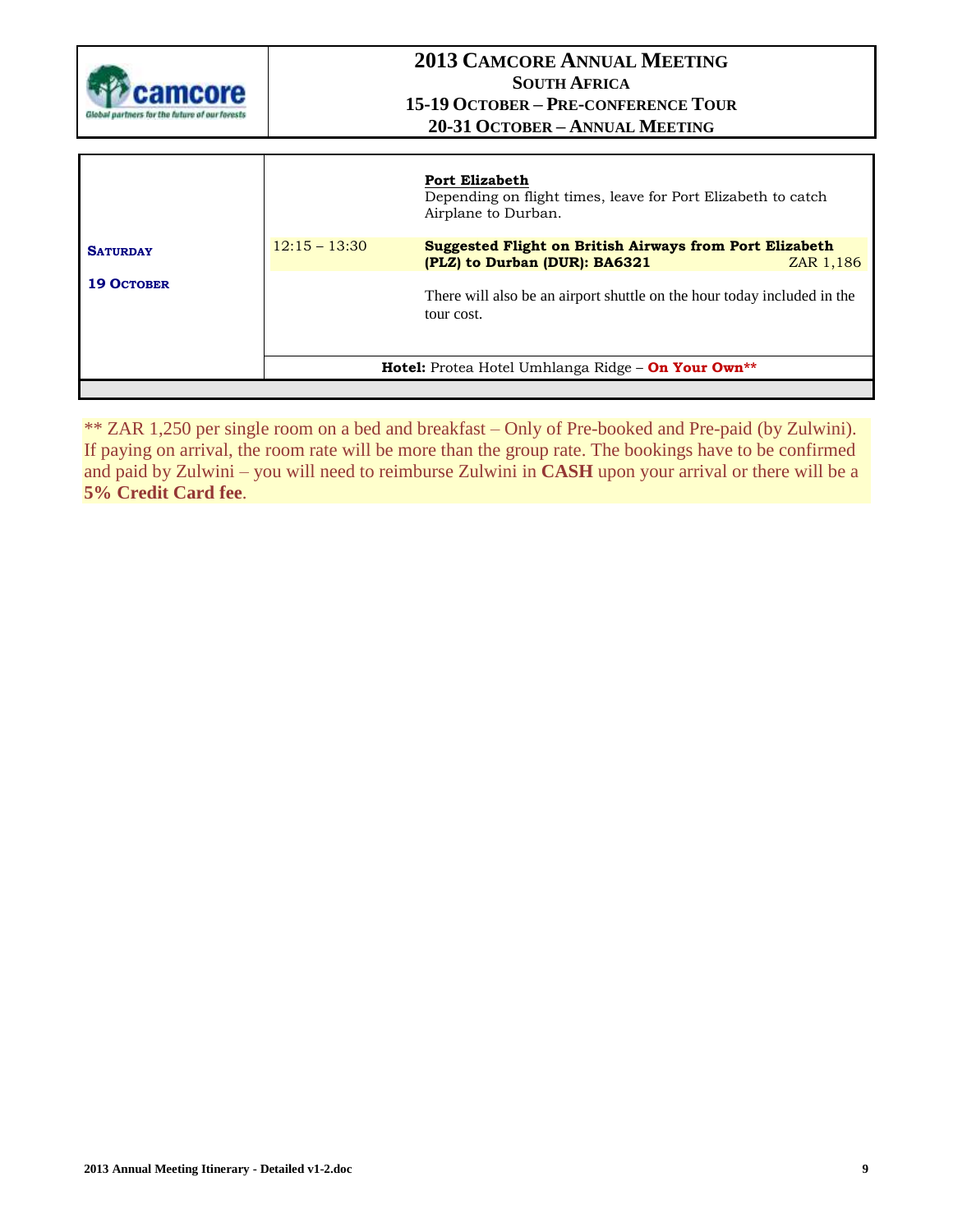

## **ANNUAL MEETING ITINERARY**

| <b>FRIDAY</b><br><b>18 OCTOBER</b>   |                                                                        | Durban<br>Early Arrivals - Dvorak<br>Hotel: Protea Hotel Umhlanga Ridge - On Your Own**                                                                                                                                                                                                                                                                                                                                                                                          |                                      |
|--------------------------------------|------------------------------------------------------------------------|----------------------------------------------------------------------------------------------------------------------------------------------------------------------------------------------------------------------------------------------------------------------------------------------------------------------------------------------------------------------------------------------------------------------------------------------------------------------------------|--------------------------------------|
| <b>SATURDAY</b><br><b>19 OCTOBER</b> |                                                                        | <u> Durban - King Shaka International Airport</u><br>Early Arrival of Executive and Technical Committee Members<br>Dinner – On Your Own<br>Hotel: Protea Hotel Umhlanga Ridge - On Your Own**                                                                                                                                                                                                                                                                                    |                                      |
| <b>SUNDAY</b><br><b>20 OCTOBER</b>   | 07:00<br>$9:00 - 11:30$<br>$12:00 - 13:30$<br>$13:30 - 16:00$<br>18:00 | Durban - King Shaka International Airport<br>Other Guests Arriving<br>Umhlanga Ridge via hotel shuttle bus. Look for the Camcore<br>Welcome Desk outside "Arrivals."<br><b>Umhlanga Ridge</b><br>Breakfast - On Your Own<br><b>Technical Committee Meeting</b><br>Lunch – On Your Own<br>Camcore Executive Committee Meeting<br>Registration with Drinks & Snacks (light finger foods)<br>Entertainment (Drumming)<br>Sponsored by Camcore<br>Hotel: Protea Hotel Umhlanga Ridge | 15-20 Participants<br>6 Participants |
| <b>MONDAY</b><br>21 OCTOBER          | $08:00 - 12:00$<br>$12:00 - 13:30$<br>$13:30 - 17:00$<br>Evening       | <u>Umhlanga Ridge</u><br>Technical Session I/ Opening Session (South Africans)<br>Lunch at Hotel<br><b>Technical Session II</b><br>Dinner - Co-sponsored all South African Members:<br>Mondi, Sappi Forests, York Timbers, Komatiland Forests, PG<br>Bison, Cape Pine, and Merensky.<br>Hotel: Protea Hotel Umhlanga Ridge                                                                                                                                                       |                                      |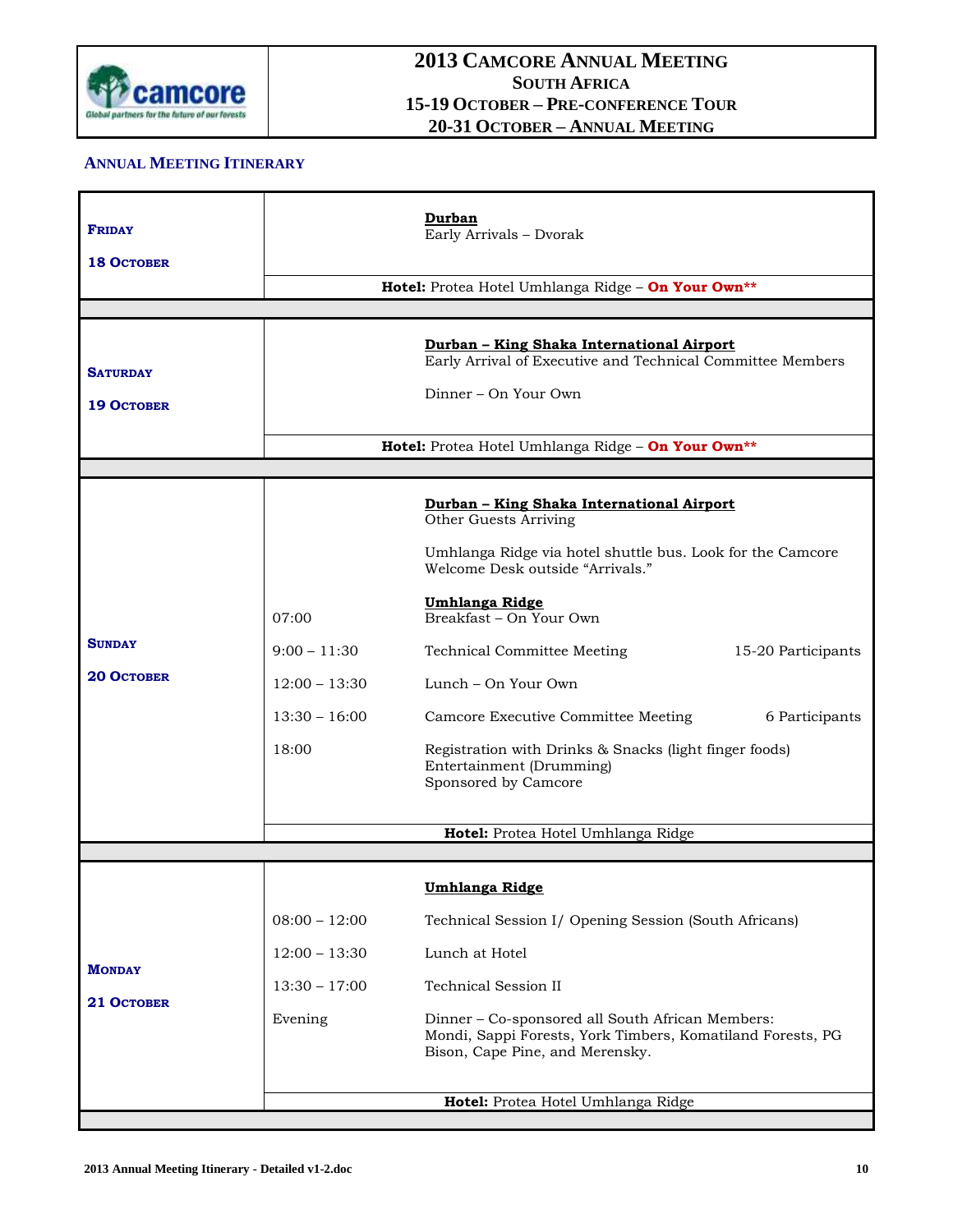

| <b>TUESDAY</b><br>22 OCTOBER | 08:00<br>$09:30 -$<br>$12:00 - 13:30$<br>$13:30 - 17:00$<br>Evening | Hilton<br>Travel to Hilton via Coach<br>Visit to Mondi Mountain Home Tree Improvement Research<br>Facility.<br>Lunch at Hotel<br><b>Technical Session III</b><br>Dinner - Sponsored by Merensky |
|------------------------------|---------------------------------------------------------------------|-------------------------------------------------------------------------------------------------------------------------------------------------------------------------------------------------|
|                              |                                                                     | Hotel: Hilton Protea Hotel                                                                                                                                                                      |
|                              |                                                                     |                                                                                                                                                                                                 |
|                              | Morning                                                             | Hilton<br>Camcore Field Trials/ Sappi (Clan) and Mondi (Greytown)                                                                                                                               |
| <b>WEDNESDAY</b>             | $12:00 - 13:30$                                                     | Lunch - Sponsored by Sappi                                                                                                                                                                      |
| <b>23 OCTOBER</b>            | Afternoon                                                           | Sappi Shaw Research Centre                                                                                                                                                                      |
|                              | Evening                                                             | Dinner/ Function (Yellow Wood Cafe) - Sponsored by Sappi                                                                                                                                        |
|                              |                                                                     |                                                                                                                                                                                                 |
|                              |                                                                     | Hotel: Hilton Protea Hotel                                                                                                                                                                      |
|                              | 07:30                                                               | <b>Richards' Bay</b><br>Relocate to Zululand via Coach: Mechanical Harvesting and                                                                                                               |
|                              |                                                                     | Silviculture (Mondi)                                                                                                                                                                            |
| <b>THURSDAY</b>              | $12:00 - 13:30$                                                     | Lunch - Sponsored by Mondi                                                                                                                                                                      |
| <b>24 OCTOBER</b>            | Afternoon                                                           | Sub-tropical Eucalyptus Trials, Langepan CCT, Conservation<br>Park, Pinus Seed Orchards                                                                                                         |
|                              | Evening                                                             | Dinner – On Your Own                                                                                                                                                                            |
|                              |                                                                     | Hotel: Richards' Bay Waterfront Protea Hotel                                                                                                                                                    |
|                              |                                                                     |                                                                                                                                                                                                 |
|                              |                                                                     |                                                                                                                                                                                                 |
|                              | 08:00                                                               | Richards' Bay<br>Technical Session IV                                                                                                                                                           |
| <b>FRIDAY</b>                | $12:00 - 13:30$                                                     | Lunch at Hotel                                                                                                                                                                                  |
| 25 OCTOBER                   | $13:30 - 17:00$                                                     | <b>Technical Session V</b>                                                                                                                                                                      |
|                              | Evening                                                             | Dinner - On Your Own                                                                                                                                                                            |
|                              |                                                                     | Hotel: Richards' Bay Waterfront Protea Hotel                                                                                                                                                    |
|                              |                                                                     |                                                                                                                                                                                                 |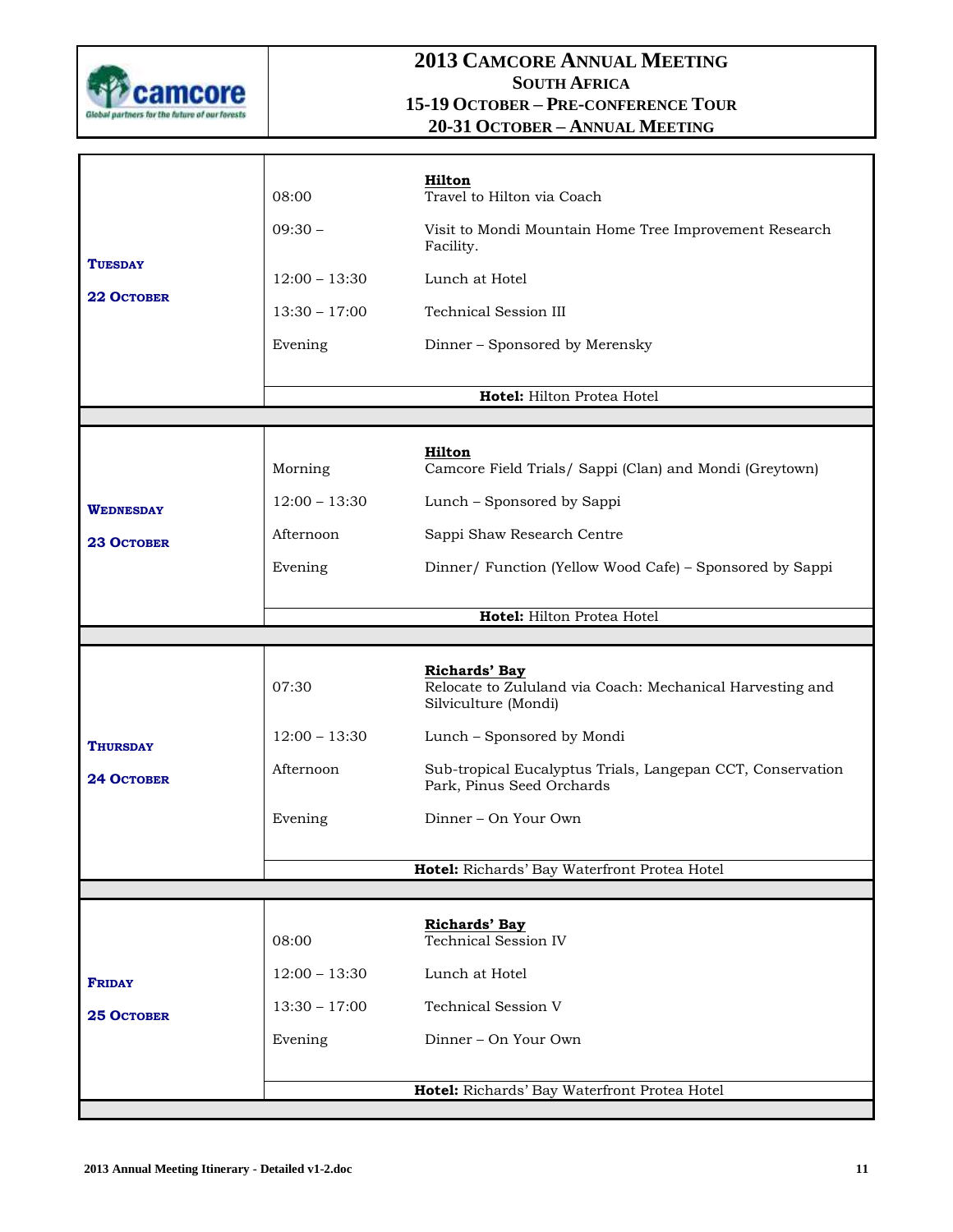

|                   | 08:00           | Hluhluwe<br>St Lucia Estuary Boat Trip                                                                                                                                                                                                    |
|-------------------|-----------------|-------------------------------------------------------------------------------------------------------------------------------------------------------------------------------------------------------------------------------------------|
| <b>SATURDAY</b>   | $12:00 - 13:30$ | Picnic Lunch                                                                                                                                                                                                                              |
| <b>26 OCTOBER</b> | 17:00?          | Evening Game Drive                                                                                                                                                                                                                        |
|                   | Evening         | Traditional Bush Braai - Sponsored by Mondi                                                                                                                                                                                               |
|                   |                 |                                                                                                                                                                                                                                           |
|                   |                 | Hotel: Zulu Nyala Heritage Hotel                                                                                                                                                                                                          |
|                   |                 | <b>Hazyview</b>                                                                                                                                                                                                                           |
|                   | 07:00           | Day Drive to Hazyview, Mpumalanga via Coach                                                                                                                                                                                               |
| <b>SUNDAY</b>     |                 | Lunch - On Your Own                                                                                                                                                                                                                       |
| 27 October        |                 |                                                                                                                                                                                                                                           |
|                   | Evening         | Dinner - On Your Own                                                                                                                                                                                                                      |
|                   |                 | Hotel: Hippo Hollow Country Estate                                                                                                                                                                                                        |
|                   |                 |                                                                                                                                                                                                                                           |
|                   | 08:00           | <b>Hazyview</b><br>Field Session - Silviculture<br>Depart from Hippo Hollow (Hazyview)                                                                                                                                                    |
| <b>MONDAY</b>     | 09:30           | KLF Tweefontein A84 Trials<br>Hybrid<br>Pinus tecunumanii 2nd Generation<br>Pinus patula x Pinus tecunumanii Hedge Maturation Study<br>Pinus maximinoi 2nd Generation<br>Pinus patula x Pinus tecunumanii Family Performance<br>$\bullet$ |
| <b>28 OCTOBER</b> | 11:00           | KLF Mac - Mac (Pinus chiapensis)                                                                                                                                                                                                          |
|                   | 11:45           | York Pine Hybrid Trial (Goedgeloof K08)                                                                                                                                                                                                   |
|                   | 13:30           | Lunch - Klipkraal Dam (toilets available)                                                                                                                                                                                                 |
|                   | 15:00           | Depart for Hippo Hollow (Hazyview)                                                                                                                                                                                                        |
|                   | Evening         | Dinner - Sponsored by York Timbers                                                                                                                                                                                                        |
|                   |                 | Hotel: Hippo Hollow Country Estate                                                                                                                                                                                                        |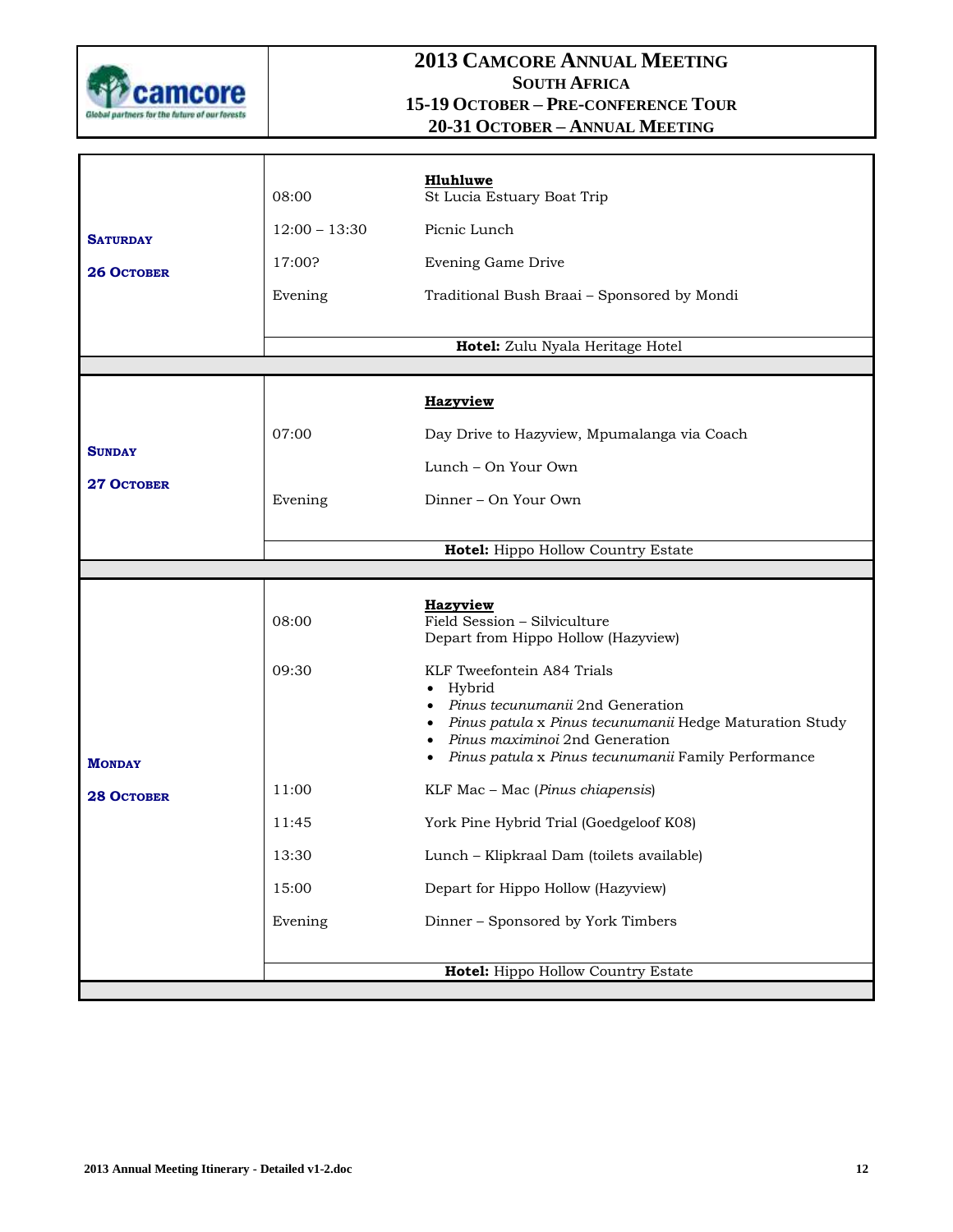

|                                      |                 | <b>Kruger National Park</b>                                                                                                                                                                                                                                                    |
|--------------------------------------|-----------------|--------------------------------------------------------------------------------------------------------------------------------------------------------------------------------------------------------------------------------------------------------------------------------|
|                                      | 08:00           | Check out and depart from Hippo Hollow<br>Field Sites Visit - Escarpment Pines                                                                                                                                                                                                 |
|                                      | 09:00           | York Hybrid trial H/daal D14                                                                                                                                                                                                                                                   |
| TUESDAY<br><b>29 OCTOBER</b>         | 09:30           | <b>KLF Brooklands</b><br>• Conservation Park (Pinus oocarpa etc.)<br>Pine Hybrid Trial<br>$\bullet$<br>• Pinus maximinoi 2nd Generation<br>• Pinus tecunumanii 2nd Generation<br>• Pinus chiapensis 2nd Generation                                                             |
|                                      | 11:00           | Depart for Kruger National Park (packed lunch in bus)                                                                                                                                                                                                                          |
|                                      | Afternoon       | Open Vehicle Game Drive                                                                                                                                                                                                                                                        |
|                                      | Evening         | Dinner - Sponsored by Komatiland Forests                                                                                                                                                                                                                                       |
|                                      |                 | Night Vehicle Game Drive (Optional) – On Your Own Expense                                                                                                                                                                                                                      |
|                                      |                 | Hotel: Skukuza Camp KNP                                                                                                                                                                                                                                                        |
|                                      |                 |                                                                                                                                                                                                                                                                                |
|                                      |                 |                                                                                                                                                                                                                                                                                |
|                                      |                 | <b>Kruger National Park</b>                                                                                                                                                                                                                                                    |
|                                      | 08:00           | Early Morning Game Drive                                                                                                                                                                                                                                                       |
| WEDNESDAY                            | $12:00 - 13:00$ | Lunch – On Your Own                                                                                                                                                                                                                                                            |
| <b>30 OCTOBER</b>                    | $13:00 - 17:00$ | <b>Camcore Business Meeting</b>                                                                                                                                                                                                                                                |
|                                      | Evening         | Farewell Dinner - Sponsored by Camcore                                                                                                                                                                                                                                         |
|                                      |                 | Hotel: Skukuza Camp KNP                                                                                                                                                                                                                                                        |
|                                      |                 |                                                                                                                                                                                                                                                                                |
| <b>THURSDAY</b><br><b>31 OCTOBER</b> | 08:00           | <b>Nelspruit</b><br>Travel to Kruger Mpumalanga International Airport (MQP),<br>White River via Coach, alternatively, travel to Johannesburg (5-<br>6 hour drive) to OR Tambo International Airport (JNB) for your<br>flight leaving South Africa - no charge to Participants. |
|                                      |                 | Hotel: If Needed - On Your Own                                                                                                                                                                                                                                                 |
|                                      |                 |                                                                                                                                                                                                                                                                                |
|                                      |                 |                                                                                                                                                                                                                                                                                |
| <b>FRIDAY</b>                        |                 |                                                                                                                                                                                                                                                                                |
| 1 NOVEMBER                           |                 |                                                                                                                                                                                                                                                                                |
|                                      |                 | Hotel: If Needed - On Your Own                                                                                                                                                                                                                                                 |
|                                      |                 |                                                                                                                                                                                                                                                                                |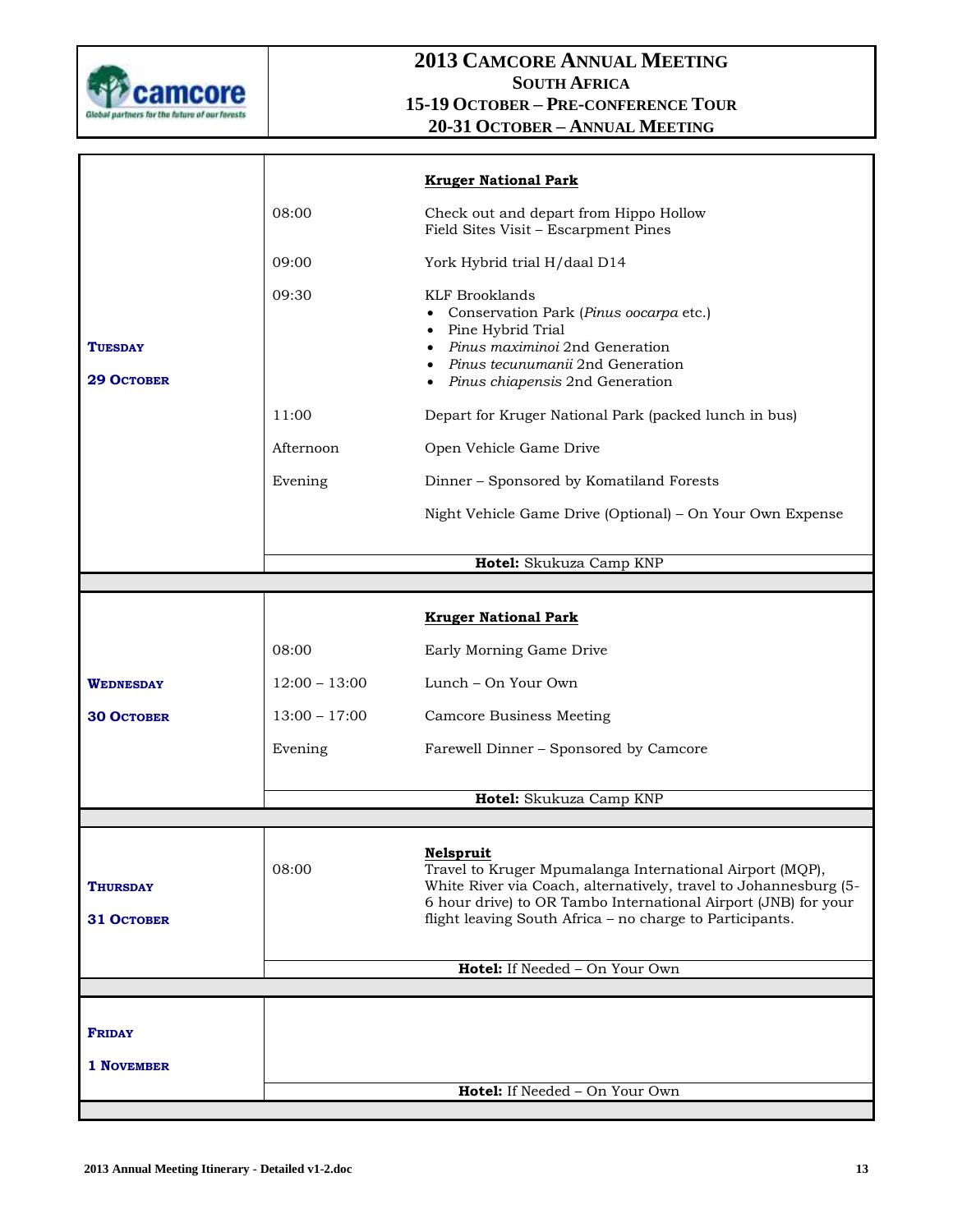

## **SPOUSE TOUR ITINERARY**

## **Sunday, October 20**

Check in at hotel from 14:00. Dinner with the group.

## **Monday, October 21**

Your guide will collect you from the hotel at 9:00 and there is a city tour of Durban including stops at the Killie Campbell Museum and the Woza Moya Aids Project. Lunch taken en-route and not included (for spouses own expense). This is a private tour and the guide is flexible and will be able to include any activities for the tour members as long as there is consensus. Dinner is taken with the group at Moyo restaurant and is included.

## **Tuesday, October 22**

Breakfast and then explore the area between Umhlanga Rocks and Pietermaritzburg with your guide with the morning being flexible (on this day spouses were scheduled to travel with the coach to Pietermaritzburg but they will have more options travelling with the guide in a smaller vehicle). In the afternoon a visit to the Siyabonga Community project in Edendale. Once again this is a private tour and your guide, time permitting, will be able to incorporate other areas of interest should there be consensus in the group. Any additional activities would be for your own expense. Lunch is included and taken en-route. Dinner is taken at the Hilton Hotel with the group and is included.

## **Wednesday, October 23**

Breakfast is included and then your guide will collect you at 09:00 for a full day tour of the Midlands Meander area with lunch taken en-route for your own expense. Dinner this evening is taken with the group and is included.

## **Thursday, October 24**

Breakfast is included. A travel day and your guide will discuss options for the day with an early or late start being dependent on the groups energy levels (on this day spouses were scheduled to travel with the coach but they will have more options travelling with the guide in a smaller vehicle). Lunch is included and taken en-route and any activities would be optional extras for your own expense. Dinner is at the hotel for your own expense.

## **Friday, October 25**

Breakfast at the hotel restaurant. A full day game drive into the Hluhluwe Imfolozi Park including lunch at Hilltop Camp. Your guide is flexible and the start time can be 'negotiated the day before as can any additional stops along the way. Dinner is taken back at the hotel and is included.

## **Saturday, October 26**

Travel with the main tour group today. St Lucia Estuary boat trip, game drive with a picnic lunch included and dinner is a boma braai.

## **Sunday, October 27**

A travel day with the main group - Luxury Coach transfer to Hazyview area. Lunch en-route for your own expense taken probably at Spur Center outside Piet Retief or at Pick n Pay center. Dinner at the Hippo Hollow Hotel and is for your own expense.